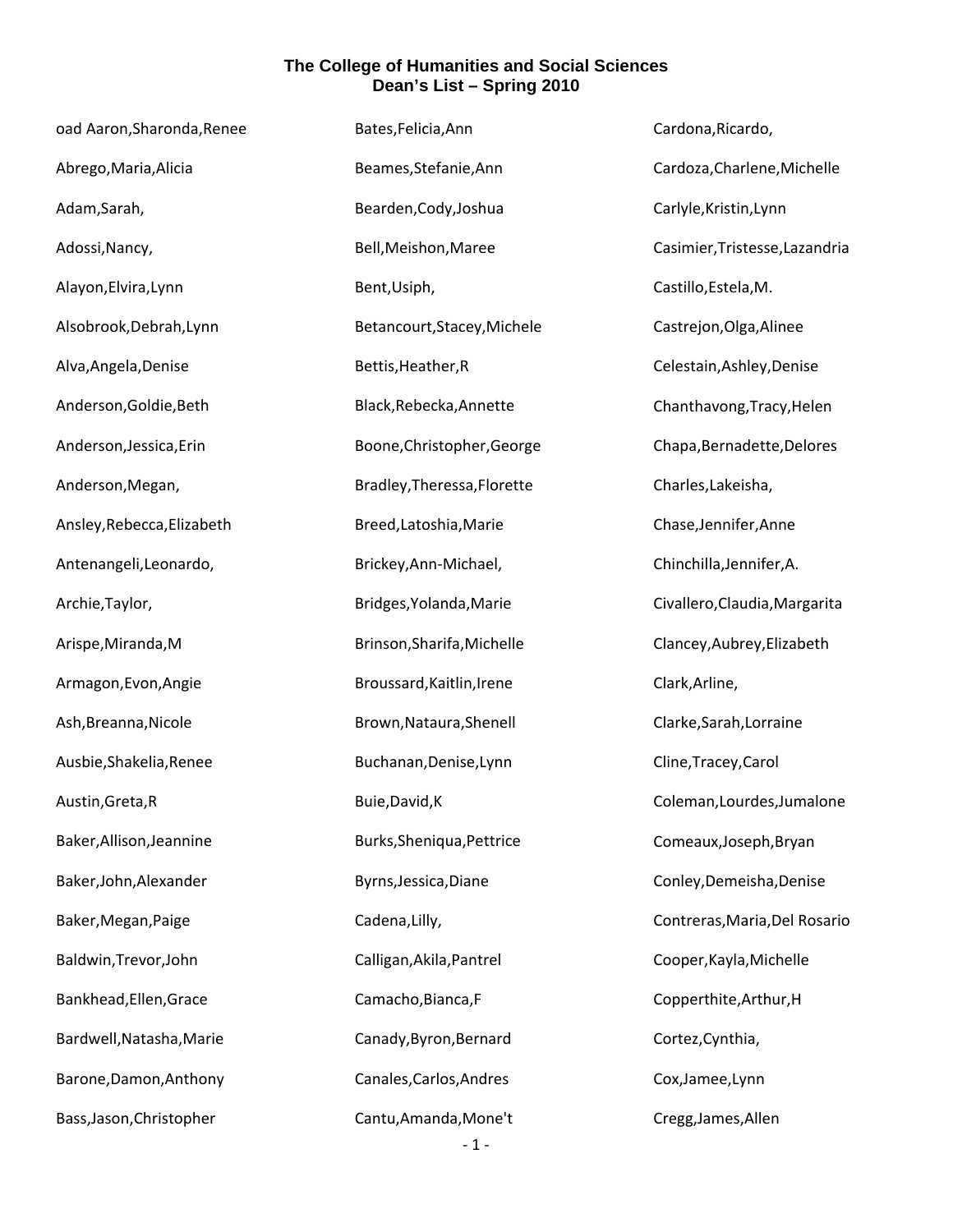| Cribbs, Bailey, Christine    | Dryden, Benita, Longoria    | Gonzalez, Dulce, Mariana     |
|------------------------------|-----------------------------|------------------------------|
| Crider, Nimsi, D             | Dudash, Jolanta, Maria      | Gordon, Tischia, Marie       |
| Crockrom, Ricquel, Charmaine | Duewall, Steven, Paul       | Graniel, Marco, Antonio      |
| Cruz, Luz, Maria             | Eckerman, Debra, Diane      | Green, Patrice, Alexandria   |
| Daniel, Tiffany, Lynn        | Edgerton, Barbara, Jean     | Gross, Zina, M.              |
| Daniels, Mandy, Kristin      | Edwards, Brenda, Angela     | Guajardo, Christina, Elise   |
| Dann, Christen, L            | Edwards, Dana, Darline      | Guardia, Carmen,             |
| Davenport, Shannon, April    | Ellis, Phillip, Lee         | Guillen, Vanessa, Arlene     |
| Davila, Angela,              | Ellsworth, Matthew, Dylan   | Guillory, Shelesia, Chantel  |
| Davila, Victoria, Grace      | Elsner, Rachel, M           | Guimond, Kallie, Audra       |
| Davis, Peyton, Corinne       | Esparza, Sandro, Adan       | Guthrie, Sara, M             |
| Davis, Regina, Lynn          | Eubank, Alycia, Nichole     | Halabi, Samar, Ezzat         |
| Day, Lisa, Denise            | Fain, Jeffery, E            | Hamilton, Anna, Joy          |
| De Leon, Melissa,            | Flores, Joe, Richard        | Hamilton, Etisha, Shaunta    |
| DeAnda, Theresa, Marie       | Flores, Jorge, A            | Hanson, Jennifer, Marie      |
| DeWitt, Taquisia, Nasha      | Forbes, David, Alexander    | Hardeway, Gabrielle, Uyvette |
| Debow, Connie, Lynn          | Forero, David, Alberto      | Harr, Sara, Elizabeth        |
| Dellett, Amanda, Lynn-Marie  | French, Cynthia, Avajean    | Harris, A-Cenath, Marie      |
| Dement, Laurie, Joanne       | Fuentes, Selenia,           | Harris, Traci, Michelle      |
| Derrickson, Abigail, Lynn    | Fuentez, Adrian, Rene       | Hart, Kacey, C               |
| Devereux, Tiffany, Rae       | Galindo, Luis, Sebastian    | Hassan, Schamethia, Tache    |
| Dickson, Ricci,              | Garrett, Myrian, Barron     | Hastings, Amanda, Elizabeth  |
| Do, Chau,                    | Garza, Debra, Elaine Lebeck | Hastings, Ami, L.            |
| Doan, Paula, Michele         | Ghere, Frances, Dale        | Hawkins, Laura, Bess         |
| Dobbins, Cameron, R          | Giner, Daniel,              | Hernandez, Elizabeth, Monica |
| Dreyer, Barbara, A           | Godfrey, Laura, Adrienne    | Hernandez, Patricia,         |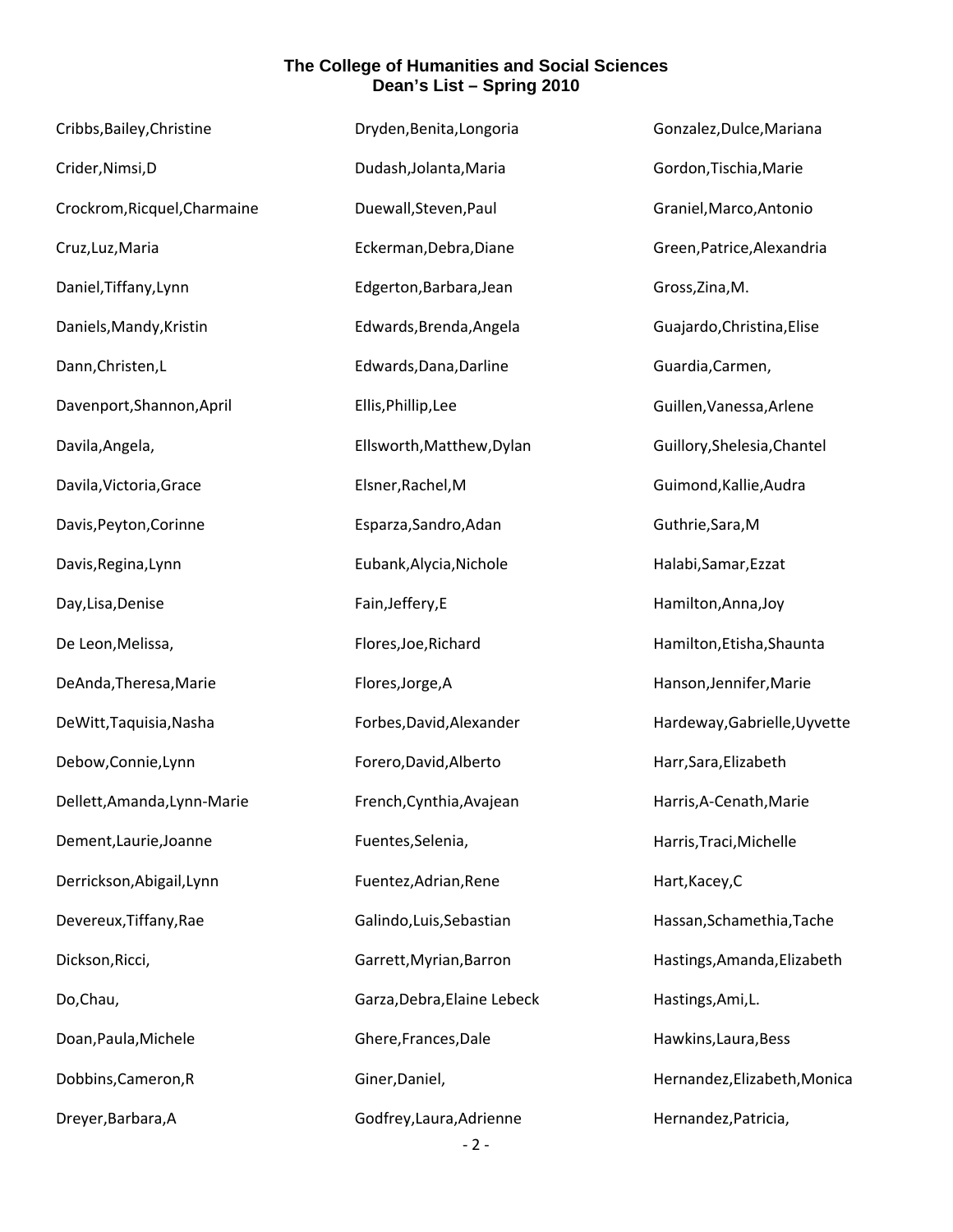| Hernandez, Sandra, Elizabeth | Joyce, Daniel, James          | Lisiecki, Regina, Marie    |
|------------------------------|-------------------------------|----------------------------|
| Herrera, Alba, Nury          | Kalinoski, Jennifer, Michelle | Lockett, Erin, Jamese      |
| Herrera, Monica, Estelle     | Kangieser, Faith, Jennifer    | Lopez, German, Alexander   |
| Higgs, Justin, Thomas        | Kelley, Erica, Louise         | Lowery, Latila, Shannel    |
| Hill, Lisa, Stratton         | Kemp, Toni, Louise            | Lucia, Rachel, Elizabeth   |
| Hiller, Stephanie,           | Ketema, Berhan,               | Madeley, Geoffrey, Ryan    |
| Hines, Leewanda, Sherrome    | Kiel-Walker, Jiran, Jovan     | Mahler, Monique, Nicole    |
| Hirsch, Sarah, Lauren        | King, Krenesha, Dionne        | Mann, Lisa, Rosemarie      |
| Hodge, Krystal, Gayle        | Kinuthia, Phinehas, Kamau     | Manning, Kathleen, Dimple  |
| Izaguirre, Mayra, Yazmine    | Kondelis, Michael, George     | Marand, Matthew, E         |
| Jabbour, Tereasa,            | Koroma, Isatu, Aisha          | Marlow, Natasha, Nicole    |
| Jackson, Delconiece, Diacole | Kram, Bethany, Anne           | Martin, Ashley, Nicole     |
| Jackson, Katrina, Recal      | Kring, Cyril, Dayton          | Martinez, Daisy, G         |
| Jacobo, Gustavo, Vladimir    | Kuehne, Craig, Christian      | Martinez, Marcelina,       |
| James, Erin, Rebekah         | Kuskos, Patricia, Ann         | Martinez, Myrna, A         |
| Jimenez, Rachel, Lynn        | Lane, Delisa, Yvette          | Martinez, Sara, Victoria   |
| Johnson, Brittany, Nicole    | Laurel, Ana, Allene           | Math, Marina, Sam          |
| Johnson, Cody, Alan          | Laws, Kalan, Demonde          | Mather, Maria, Grisel      |
| Johnson, Langston, C         | Lawson, Paula, Marilyn        | Mathes, Scott, Reid        |
| Johnson, Trent, Guy          | Layne, Lori, L.               | Maxey, Katy, Marie         |
| Jones, Ashley, Nicole        | Lebeau, Tyra, Denise          | Mayer, Sarah, Elizabeth    |
| Jones, Courtney, Brienne     | Lee, Camelia, LaShea          | Mc Intosh, Margot, Michele |
| Jones, David, Anthony        | Legnon, Mandy,                | McLeod, Andrew, Michael    |
| Jones, Haley, Nicole         | Levin, Lauren, Elizabeth      | Mccarthy, Joeanne, Colita  |
| Jones, Rashida, Nicole       | Lewis, Joyce, Marie           | Mckenzie, Fatina, Simone   |
| Jones, Sonja, Evette         | Liebe, Kelli, Marie           | Mclaughlin, Katy, Darlene  |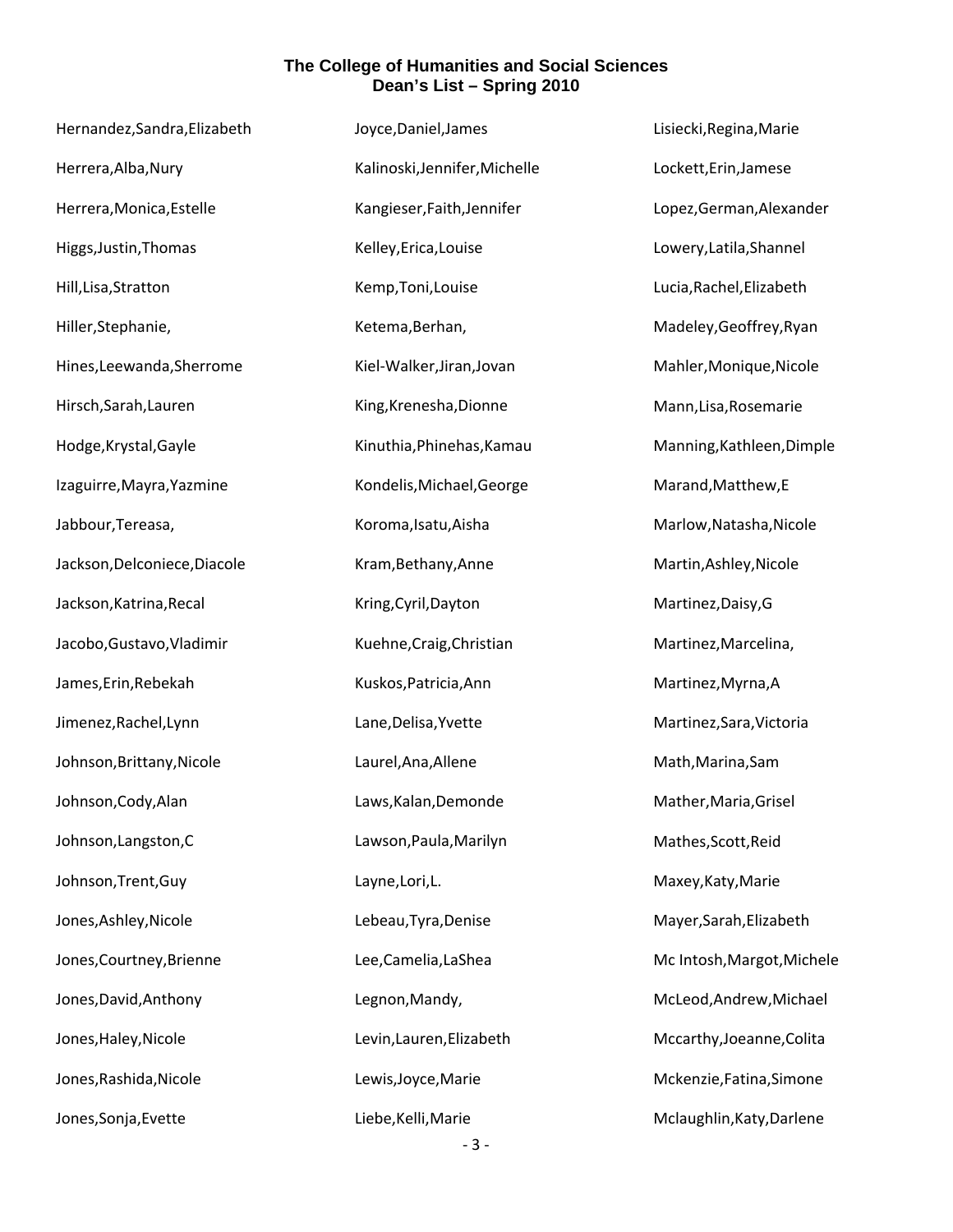| Mcquail, Sean, Eugene       | Nealy, James, Allen       | Powers, Stephanie, Lee      |
|-----------------------------|---------------------------|-----------------------------|
| Means, Jameshia, Le'Sha     | Nelson, Veronica,         | Pressler, Kimberly, Jean    |
| Mendoza, Mariela,           | Norrholm, Jake, Tyler     | Pruitt, Barbara, Elaine     |
| Menifee, Marian, Shanelle   | Novak, Leslie, Ann        | Puente, Jaime, Rafael       |
| Merrill, Kenneth, Erwin     | Nunally, Melanie, Renee   | Rajabian, Hossein, Seyed    |
| Miller, Kara, Gay           | O'Donnell, Meghan, Marie  | Ramirez, Felipe, Diego      |
| Miller, Lauren, Ashley      | Ortiz, Nariel, Dominique  | Ramos, Wendy,               |
| Miranda, Hilda, Angelica    | Ostrander, Lisa, Marie    | Reyes, Erika, Renee         |
| Mobley, Elizabeth, Nicole   | Oyervides, Veronica,      | Reyna, Yasmeen, Zealot      |
| Momin, Beenish, A           | Palmer, Jody, Ann         | Richardson, Fawn,           |
| Monie, Ashley, Nicole       | Paningbatan, Mark, Gerald | Rivas, Angela, Rodriguez    |
| Montelongo, Jesus, Salvador | Pattisapu, Jogi, Rao      | Roberts, Jason, Edward      |
| Montgomery, Julie, A        | Paulcheck, Meredith, Lynn | Robertson, Kelli, M         |
| Moore, Adrienne, Elizabeth  | Pender, Janice, Lynn      | Robins, Malcolm, Richard    |
| Morales, Diana,             | Penney, Kailey, Rae       | Robinson, Kristin, Gail     |
| Morales, Lucha, I           | Pep, Candice, Arielle     | Rodrigue, Amy, Benkert      |
| Morales, Zulma, Suscely     | Perdue, Lynnetta,         | Rodriguez, Elise, Saenz     |
| Morehead, Charles, Anthony  | Perez, Krystal, M         | Rodriguez, Laurie, Anne     |
| Moreno, Sergio, Antonio     | Perkins, Heather, Renee   | Rodriguez, Maria, L         |
| Morris, Tomanicka, Lanona   | Phearse, Lakesha, M       | Rodriguez, Pamela, Michelle |
| Moultrie, Chaniece, Nicoya  | Pickens, Angela, Michelle | Rogers, Jacquelyn, Denise   |
| Mui, Danminh, Quy           | Polidore, Amanda, Jo      | Rose, Christopher, Lewis    |
| Murray, Brian, Patrick      | Ponce, Leopoldo,          | Rose, Quiana, Alyse         |
| Murray, Lynn, Nadine        | Poon, Joey, Fang          | Ross, Demoine, Michelle     |
| Naeem, Amna,                | Poonawala, Anisha, Pirani | Ross, Myron, D'RON          |
| Naranjo, Jonathan, Andrew   | Pope, Samantha, Gentle    | Rothe, Kristen, Noelle      |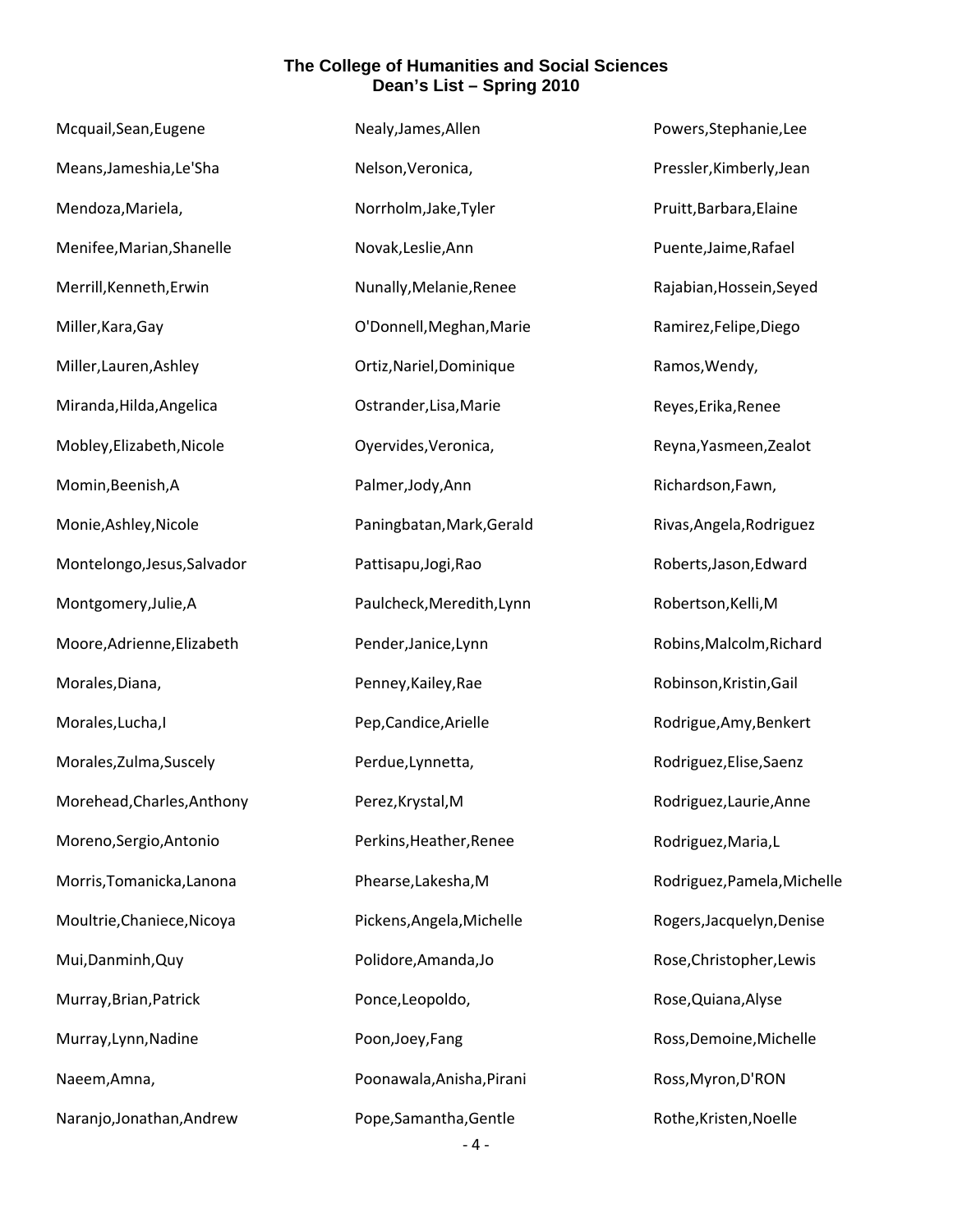| Roy, Lisa, Elizabeth        | Simon, Jessica, Lynn          | Swiedom, Clinton, Blain          |
|-----------------------------|-------------------------------|----------------------------------|
| Ruediger, Stephanie, Yount  | Simons, Sara, Cornelia        | Taylor, Brandon, Laroy           |
| Ruiz, Chloe, Denae          | Simpson, Timothy, David       | Taylor, Larry,                   |
| Russey, Marthalea, Sara     | Sims, Kathleen, Ann           | Thomas, Regina, Chevette         |
| Salazar, Rosario,           | Skeen, Kacie, Cherie          | Thomas, Vera, Jenelle            |
| Sanchez, Eugenia, Patricia  | Skinner, Emily, Jeanne        | Thompson, Toinette, Lynn         |
| Sanchez, Ivan, A            | Slebodnik, Marybel, Salinas   | Thorp, Brittany, Elizabeth       |
| Sandlin, Allison, Dael      | Smith, Brittany, S.           | Torres, Sandra, Elena            |
| Sanmiguel, Jose,            | Smith, Christine, E           | Traore, Sarah,                   |
| Saxton, Shawntea, Monique   | Smith, Jessica, Larissa       | Trevino, Marlen, Guadalupe       |
| Schnautz, Sonja, Claire     | Smith, Mary, Jane             | Trotter, Harold, Lawton          |
| Schuessler, Edwin, A.       | Sode, Mosope, Kemi            | Turek, Jennifer, Anne            |
| Scogin, Leah, Dianne        | Sosnik, Brandon, John         | Turkal, James, David             |
| Scott, Dana, J              | Southall, Erica, Nicole       | Turner, Lisa,                    |
| Scott, Terah, Denise        | Southern, Carla, Nicholson    | Ulrich, Sean, Marshal            |
| Scroggins, Contessa,        | Spurling, Leah, Nicole        | Valdoz, Eileen, V                |
| Seay, Clinton, D            | Stastny, Michael, A           | Vallejo, Arthur,                 |
| Serrano, Gabriela,          | Steadham, Janae, Micar        | Vanwright, Dale, L.              |
| Sewell, Michael, Brent      | Steinhauser, Megan, Elizabeth | Vasquez, Anita,                  |
| Sheedy, Jennifer, Elizabeth | Stevens, Andrew, Dudley       | Vasquez, Sandra, Elizabeth       |
| Shields, Ulanda, June       | Stewart, Natalie, Marie       | Vazquez Mellado Ruiz, Maria, Del |
| Shimowada, Atsuko, M        | Strauss, Emily, E             | Ma                               |
| Shupp, Susanna, Jane        | Stubblefield, Oliver,         | Vazquez, Laura,                  |
| Shwarts, Benjamin, Aaron    | Sudduth, Matthew, Allen       | Wade, Timothy, Woolf             |
| Sibley, Melissa, Ann        | Sullivan, Crystal, Joy        | Wallace, Conley, R               |
| Silva, Layza, A             | Sultana, Sabera,              | Wallace, Jamila, L               |